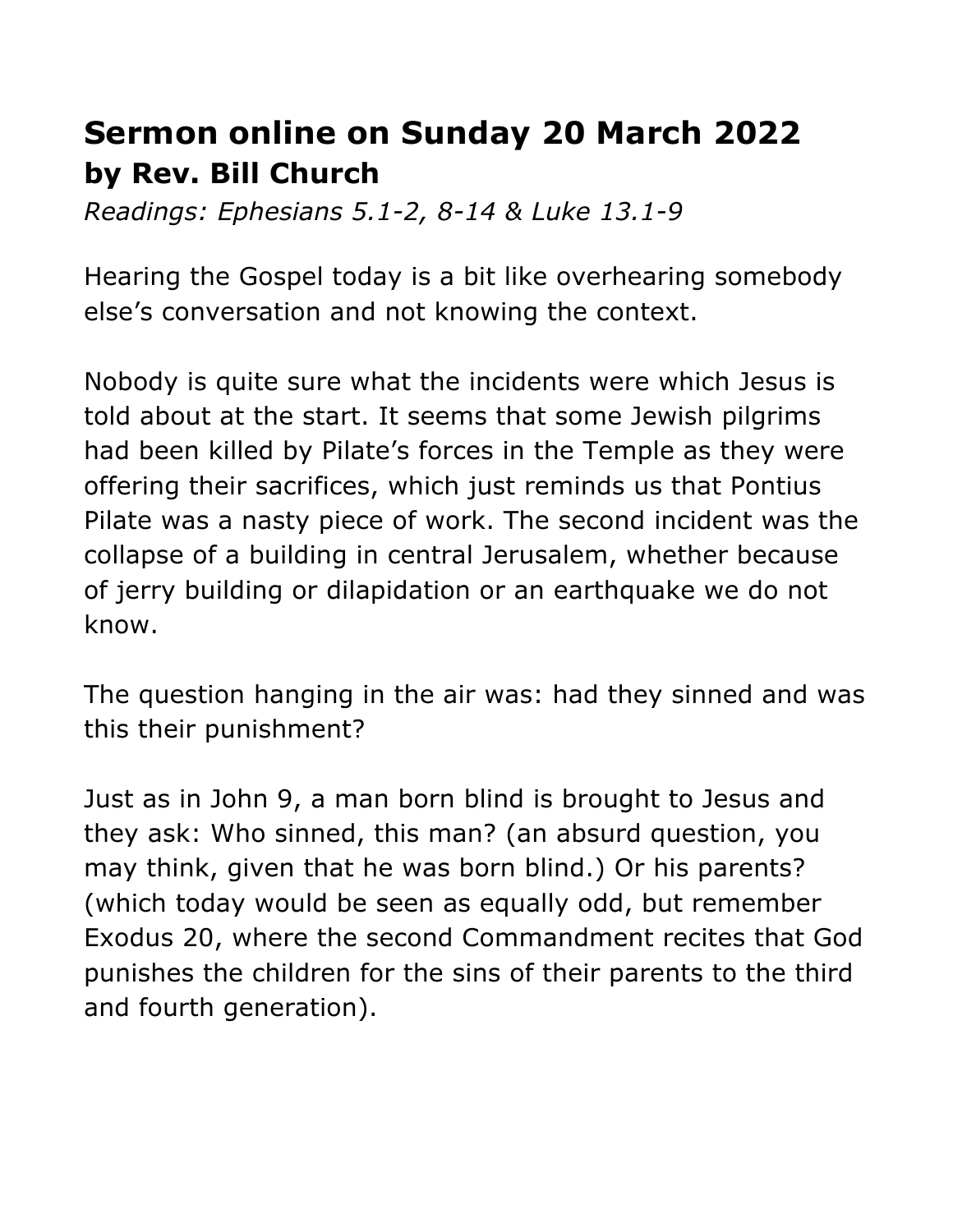Jesus' answer then was – neither. And he gives the same answer in our Gospel. No, neither the pilgrims nor the victims at Siloam were any worse sinners than everybody else in Jerusalem. But, and a big but, unless you repent, you will come to an end like theirs.



And Jesus then tells the parable of the fig tree, in much the same vein. The parable is about a desperate attempt to get the fig tree to bear fruit. This points to Jesus' last desperate attempt to get people to hear. Jesus had been preaching and teaching and healing

for three years but there was not much sign that people generally, and the religious leaders in particular, were paying much attention.

The vinedresser begs the owner to let him apply extra care and fertiliser hoping for fruit next season. And, if not, that is the end of the fig tree. And some see that parable as foretelling the destruction of Jerusalem.

(Horticultural note: If you have a fig tree in this country, do not apply manure. Our soils are already too rich for figs – they will just put on leaves. But on the rocky soils of Palestine, they need feeding.)